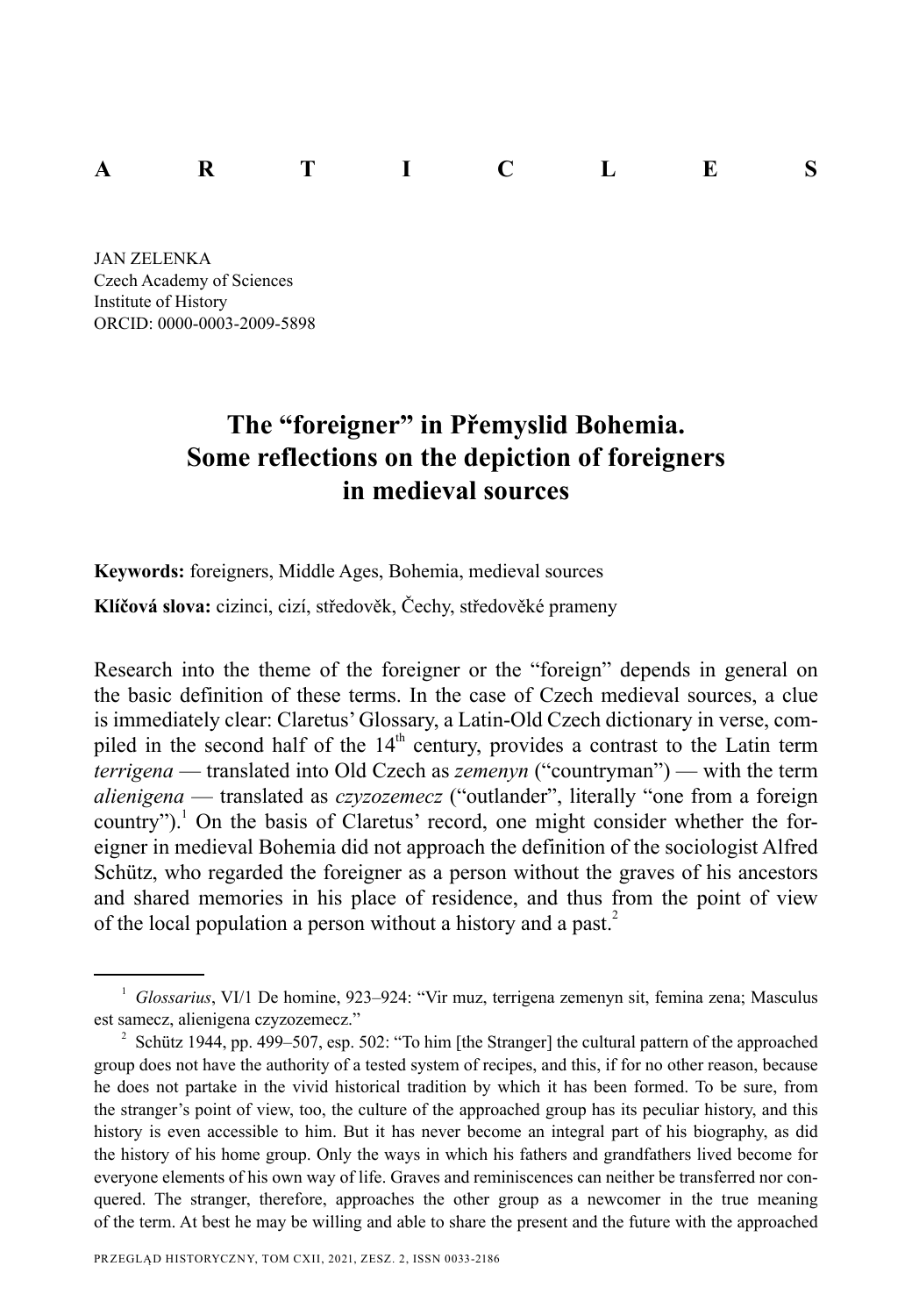The situation depicted in medieval sources is somewhat more complex, however. On the basis of Anna Aurast's recent comparative analysis of the Czech *Chronicle* of Cosmas and the Polish *Chronicle* of Gallus Anonymous it would seem that the term "foreigner" also encompassed several individuals or groups from their own "homelands". The author has convincingly shown that the definition of "foreigner" was likewise met by persons who, from the point of view of the authors of the studied texts (and their own social groups), did not come other countries, but who displayed certain social, cultural etc. differences.<sup>3</sup>

Clearly this is not a surprising discovery, but rather a logical consequence of the corporate body of medieval society. Put more simply: it can justifiably be assumed that the more "social bubbles" and thus imaginary "borders" appear in society, the more rapid the multiplication of individuals, phenomena etc. which might under certain circumstances be viewed as "foreigners" or "foreign".

Nevertheless, the brief consideration that follows does not aim to narrow the definition of the "foreigner" in Czech medieval sources or to provide further evidence of the multi-layered nature of the term. The author examines only the question of whether and by what means the issue of "foreigners" might extend into other thematic areas under discussion within the framework of contemporary medieval studies. Historiographic treatises on foreigners in medieval Bohemia regularly point to the Inaugural Diploma of King John of Luxembourg, which the monarch drew up on the occasion of his ascent to the throne in  $1310<sup>4</sup>$  In one of the points which the king was obliged to accept by the Bohemian nobility, John bound himself not to entrust to a foreigner any office linked to pension.<sup>5</sup> In the literature we may come across the opinion that this requirement arose in particular out of the unhappy experiences of the domestic nobility with the developments following the death of King Přemysl Otakar II, i.e. the turbulent period of the Brandenburg administration, when Přemysl's underage son and successor Wenceslas II lived outside Bohemia with his

group in vivid and immediate experience; under all circumstances, however, he remains excluded from such experiences of its past. Seen from the point of view of the approached group, he is a man without a history."

<sup>3</sup> AURAST 2019.

<sup>4</sup> The Inaugural Diploma of King John, cf. BOBKOVÁ 2018, pp. 75–81.

<sup>&</sup>lt;sup>5</sup> While the original conception of the stipulation, preserved in the formulary of Bishop Jan IV of Dražice, exhaustively enumerated the ranks, estates and rights that were not to fall into the hands of foreigners ("[...] quod nullum capitaneum, nullum purcravium vel castellanum in castris nostris, nullum beneficiarium vel officialem aliquem in Boemia vel Moravia vel in curia nostra ponemus alienigenam, nec bona, possesiones vel castra, vel officia aliqua alieni genis ipsis in perpetuum vel ad tempus dabimus, nec eos hereditare in regno Boemiae aliqualiter admittemus [...] quod nullum alienigenam vel extraneum in Boemia vel Moravia hereditates, castra, possessiones, bona immobilia vel jura aliquaemere vel empta retinere aliquatenus admittemus." PALACKÝ, p. 333), the final version of the document contained only a general mention of a prohibition on filling offices ("[...] quod numquam alicui [...] aliquod officium suppe comittemus." RBM, III, No. 29, p. 11.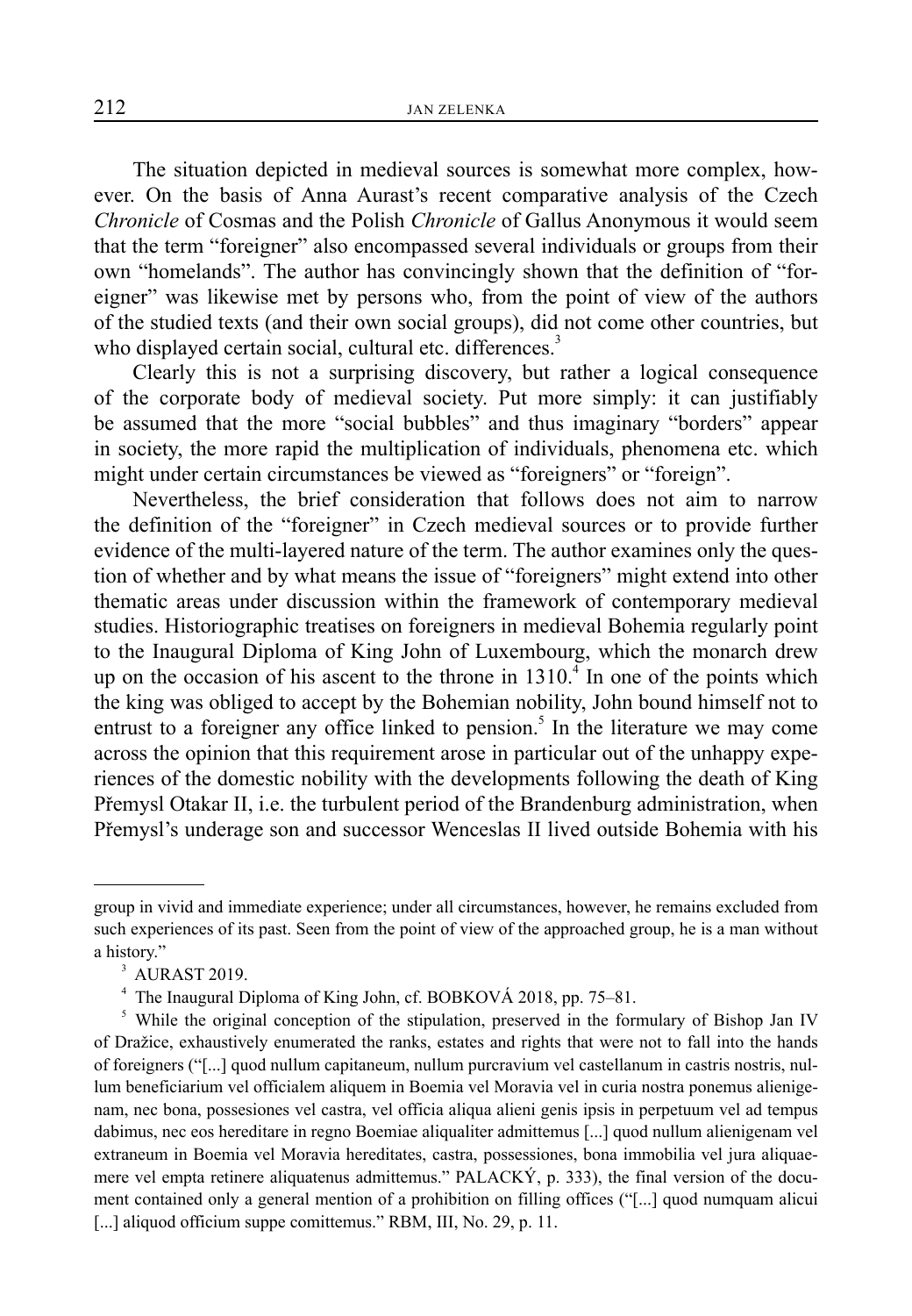guardian, Otto V of Brandenburg. Sometimes it is seen as a reaction to the brief rule of Henry of Carinthia after the death of the last Přemyslid ruler, Wenceslas III.<sup>6</sup>

Yet similar stipulations can be found from almost the very beginning of the domestic tradition of chronicling. They appear first in Cosmas' *Chronicle*. In 1068 Prince Vratislav II initiated the election of a new Bishop of Prague, putting forward his chaplain of German origin, named Lanc. A section of the noblemen present on the occasion objected to this choice, however. The spokesman for the group argued that the bishopric had been promised to Vratislav's brother Jaromír, and that it was absolutely unnecessary to elect a foreigner, when it was possible to find a range of persons suitable as bishops from among chaplains of local origin. He finished his speech by stating that no foreigner could love the people and wish better for the country than a native. The opposition to the ruler's wish was successful, and Jaromír took the see.<sup>7</sup> A similar situation was described a century later by the Abbot of Milevsko and chronicler, Jarloch. In 1170 there was again an election for a new bishop. According to the chronicler, however, this was, in fact, not an election, but the wilful imposition of a certain Fridrich, chaplain and relative of Princess Elizabeth, wife of the ruling prince Bedřich. As Jarloch stressed, he would never have been freely elected, as he was a foreigner and could not even speak Czech.<sup>8</sup>

Although both cases relate to a bishop's post, it is entirely clear that the view that important positions should not be in the hands of foreigners had been common in Bohemia long before the experience of the Brandenburg administration and the ascent of John of Luxembourg. What is not clear, however, is whether this fact attests to the Czechs' attitude to foreigners, or whether it has other and deeper roots. At the same time the surviving sources of domestic provenance make it clear that foreigners appeared at the Přemyslid and later Luxembourg courts routinely, often holding important positions as counsellors or diplomats. Moreover, the sources explicitly say that to behave kindly and generously to foreigners was a mark of noblemen and rulers. An unknown chronicler included generosity to foreigners among

<sup>6</sup> Chaloupecký 1949, p. 98; cf. Starý 2017, p. 22ff; on the situation after the death of Přemysl Otakar II, see Žemlička 2017, p. 43ff.

 $\frac{7}{10}$  COSMAS 1923, II/22, pp. 114–115: "Erat autem tunc temporis in curia ducis quidam Lanczo capellanus, de Saxonia nobili prosapia natus, [...] Aut si tibi displicet frater tuus, cur sordet nostratum clerus non modicus, scientia eque preditus ut iste Teutonicus? O si tot habeas episcopatus, quot cernis capellanos hac in terra progenitos episcopio dignos! An putas, quod alienigena plus nos diligat et melius huic terre cupiat quam indigena? Humana quippe sic est natura, ut unusquisque, quacumque sit terrarum, plus suam quam alienam non solum diligat gentem, verum etiam si quiret, peregrina flumina in patriam verteret. Malumus ergo, malumus caninam caudam aut asini merdam quam Lanczonem locarier super sacram cathedram."

<sup>8</sup> GERLACUS 1874, p. 463: "[...] nobilis homo et diues de Saxonia, Fridericus nomine, ignarus omnino boemicae lingue, cognatus et ipse reginae, cuius fauore potius quam iudicio ecclesie factum est hoc in eum; nam sponte sua aduenam et linguae imperitum non eligerent."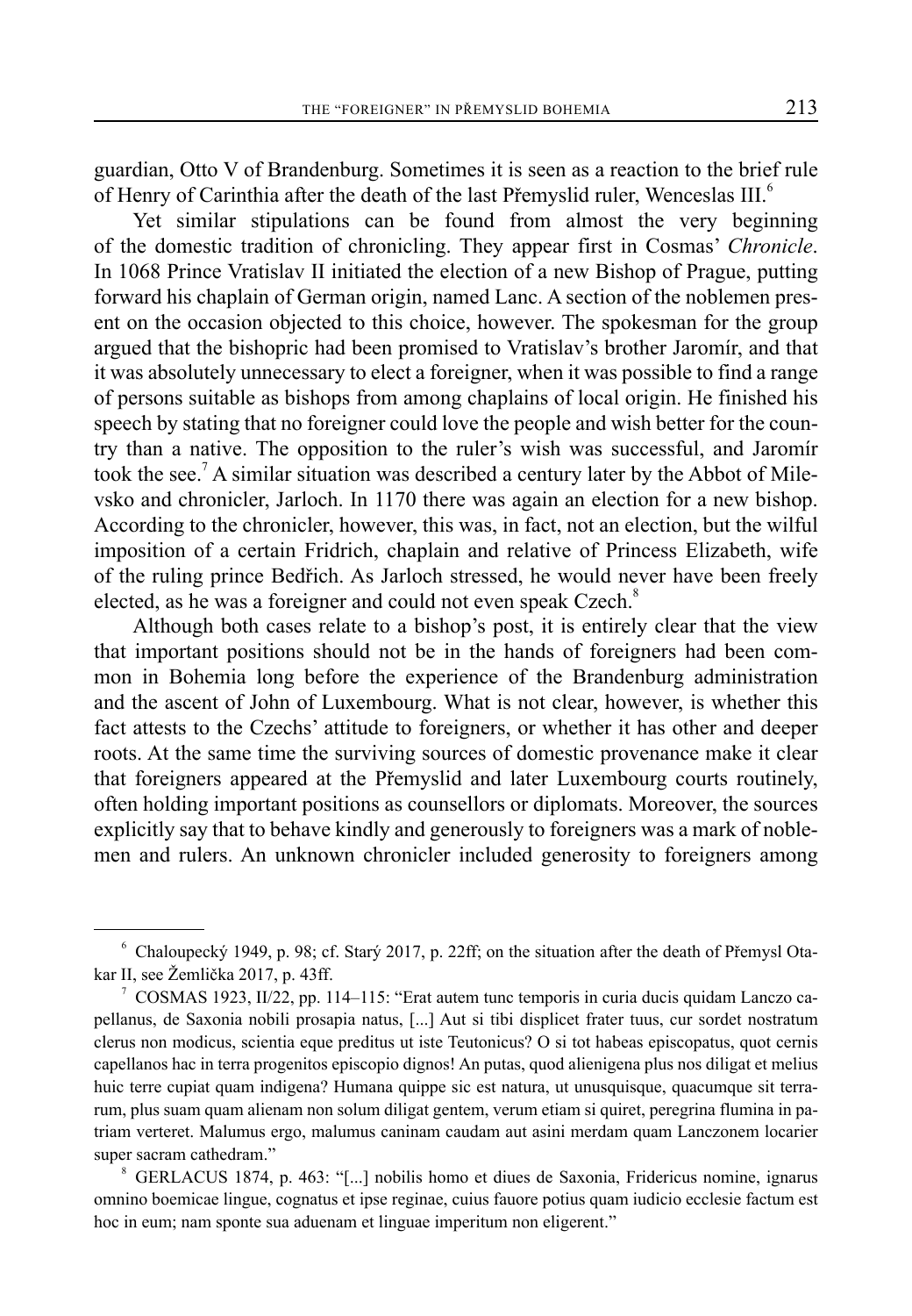the positive attributes of Přemysl Otakar II in his tribute to the dead king. $9$  We might justifiably ask whether the fundamental problem was the foreigner or the offices and overall form of the administrative structure that they represented.

After all, the sources react similarly to other groups of individuals as to foreigners. Once again we can refer to Cosmas' *Chronicle*, which for the year 1124 records a story about a convert, the Jew Jacob, who was raised above his station and occupied the post of "royal governor" (*vicedominus*) of the prince, which for Christians was a terrible torment.<sup>10</sup> Cosmas also takes a remarkably hostile position with regards to a certain Vacek; while the latter appears in the pages of the chronicle as a "count palatine" with considerable influence, the chornicler mentions with disdain that he was born beneath a peasant mill, and offensively refers to him as a servant of servants.<sup>11</sup> It could thus be said that within the Bohemian intellectual millieu there was a fairly clear preconception regarding the broader circle of socially limited individuals (the foreigner, the Jew, the low-born), whom it was simply inappropriate to grant certain ranks and positions.

The problem was, of course, far from over even when a significant post was occupied by an individual from an appropriate cadre. When the Zbraslav Chronicle describes the actual exercise of power held by the South Bohemian nobleman Záviš of Falkenštejn on behalf of the underage Wenceslas II after his return from Brandenburg, it lists among the major shortcomings of his government the filling of the royal offices. Záviš apparently appointed his *familiares* to offices and benefices of the kingdom, and his friends subsequently did as they would.<sup>12</sup> It is not

<sup>9</sup> *Annales* 1874, p. 337: "Nobilium virorum speciale solatium est quacunque terrarum parte advenientes hospitio recipere et benigne contrectare, et si quis motus zelo pietatis recipiat extraneos, succensus amore caritatis magis fervescit in propinquos." *Annales Ottakariani* 1874, p. 334: "innumera dona dedit extraneis."

<sup>&</sup>lt;sup>10</sup> COSMAS 1923, III/57, p. 232: "Eodem anno Christi Dei virtus et Dei sapientia cuncta suo nutu gubernans subsistencia hanc terrulam dignatus est sua eruere clemencia a laqueo Satane et eius filii Iacobi Apelle. Cuius picea dextra quecumque tetigerit, inquinat, et oris anhelitus ceu basilisci fetidus, quos afflat, necat; de quo etiam plurimi testantur veridici homines, quod sepe visus sit Sathan in humana effigie eius lateri adherere atque sua obsequia exhibere. Unde eum in tantam suis artibus extulit audaciam, immo demenciam, ut excedens suum modum tam sceleratissimus homo post ducem vicedomini fungeretur officio; quod erat magnum chaos christiano populo."

<sup>&</sup>lt;sup>11</sup> The chronicle describes Vacek as *palatinus comes*. It is not, however, clear whether this was a fixed term for an important court rank or whether it merely emphasised Vacek's influence and position, cf. DVOŘÁČKOVÁ, ZELENKA 2011, p. 51ff. Cosmas adopts a noticeably critical stance towards Vacek, as indicated by the mention of his low origins at the very start of the chronicle, COSMAS 1923, I/35, p. 63: "[...] cum nostris temporibus Wacek sub mola rusticana natus tercium Heinricum, regem potentissimum — o indignum facinus — catena aurea ut molossum traxit in Boemiam; et quod iubet famulorum famulus, paret dominorum dominus atque Borivoy ducem iusti tenacem virum veracem, usque ad genua compeditum rex mittit in custodiam ceu iniquum hominem et mendacem."

<sup>&</sup>lt;sup>12</sup> "Sewischius [...] familiares in ipsius regni non tam officiis quam beneficiis exaltaret. [...] amici autem ipsius, quos in beneficiis regni sublimaverat, de ipso presumentes, magnas ex tunc ceperunt in terra exercere insanias." *Cronica Aule Regie* 1884, p. 24–25.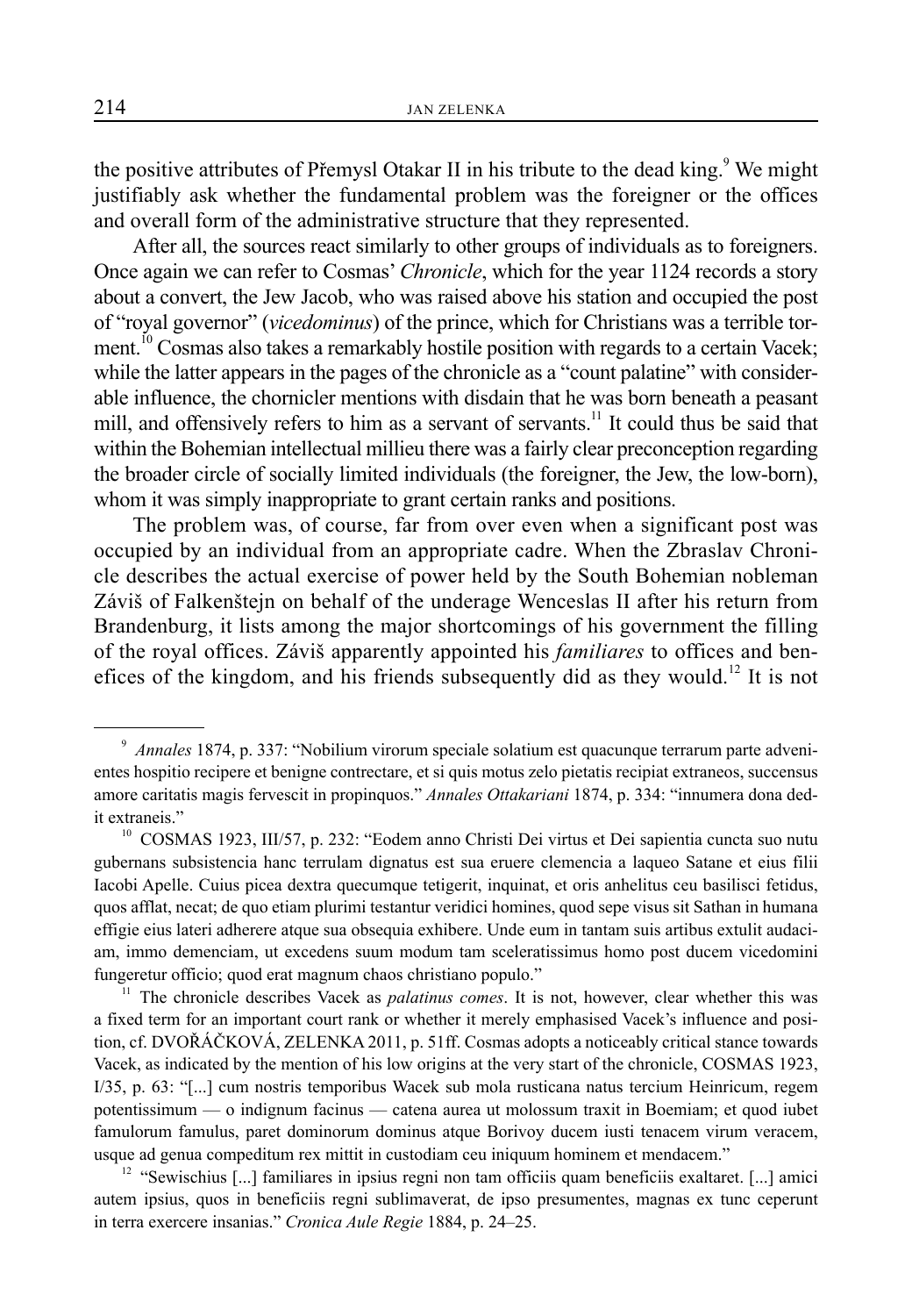at this point crucial to what extent the relationship of the chronicle's author to Záviš is projected into this description; more important is the almost envious attention devoted to the filling of these offices. Nor in this case does the description of Záviš's behaviour differ in form or content from the complaints or indignation provoked by the fact that important offices were held by foreigners or individuals from lower social classes.

The root of the problem can be found above all in the attempt to maintain a certain status quo and at the same time balance in the distribution of power and wealth that accompanied the apparatus of government. This balance could be tilted not only by foreigners and newly-promoted individuals, but also by excessive domination of one noble faction over another. None of these cases were welcome. The resistance to "foreigners" in these offices was thus not conditioned primarily by the fact of their being *czyzozemecze* (outlanders), but above all by their being further competition for limited resources.

At the same time this is no mere repetition of the warning that the Middle Ages and its relationship to foreigners cannot be seen through the nationalist glass established in the 19<sup>th</sup> century. The evident and uninterrupted continuity of thought from the early to the later medieval period is also worthy of note. The question thus arises as to whether the relationship to foreigners in royal offices does not also attest in some way to the continuity of the importance of power mechanisms. The significance of administrative offices, the division of power between the ruler and the nobility and other related questions have been the subject of continual dispute in Czech historiography since the end of the  $19<sup>th</sup>$  century. It is hard to find any definitive resolution of the dispute, and its subjects are beyond the scope of this short paper.<sup>13</sup> In summary, the  $13<sup>th</sup>$  century is seen as a period of "great changes", not only in legal customs, the foundation of towns and the growing power of the nobility and estates in general, but also in the gradual fading away of earlier administrative structures and their importance. Nevertheless, the privilege of King Wenceslas II issued in September 1291 attests somewhat differently. The king forbids any noble, or anyone else, to claim, during military campaigns, lodgings in the estates of the Bishopric of Prague. Should this prohibition be broken by the holder of an office or benefice (*officialis vel beneficiarius*), they are to be stripped of their rank (*officio et beneficio priuatus*). Should the breach be on the part of someone who held no *officium uel beneficium*, they were to spend twelve weeks in prison.<sup>14</sup>

<sup>&</sup>lt;sup>13</sup> Cf. accessibly Zelenka 2019, pp. 117-127.

<sup>&</sup>lt;sup>14</sup> RBM, II, No. 1552, p. 666: "[...] ne aliquis baro, nobilis, vel miles aut alius quisque ad expeditionem nostram vel alias quocumque procedens in eundo, stando vel redeundo in bonis ipsius episcopi et episcopatus predicti se recipere seu ibi pernoctare uel morari presumant in eorundem episcopi et episcopatus — grauamen. Si quis autem — contra mandatum nostrum — huiusmodi recipere se in bonis eisdem seu pernoctare uel morari presumpserit, si talis officialis uel beneficiarius fuerit, extunc ipso facto sit officio et beneficio suo priuatus; quodsi officium uel beneficium aliquod non habuerit, tum per duodecim septimanas in nostro carcere teneatur."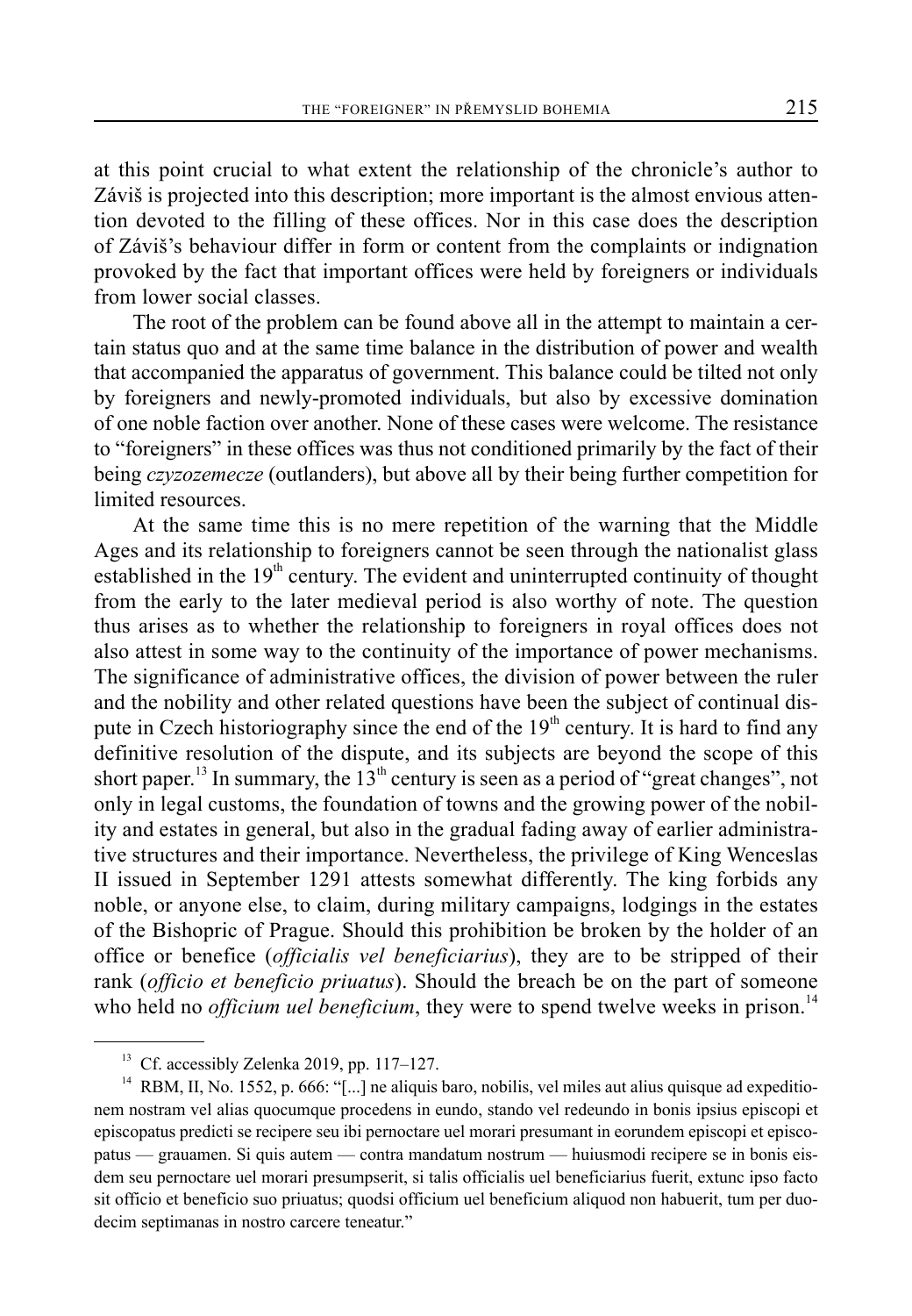Although the text refers to "barons", nobles and knights, the fundamental social distinction here is created by the fact of holding or not holding a royal office. The picture of the importance of the administrative hierarchy offered by this document also matches that of far earlier records from the  $12<sup>th</sup>$  century.<sup>15</sup> There is also, already mentioned, a telling difference between the draft of the Inaugural Diploma for the new ruler from the Luxembourg dynasty and its actual published form.<sup>16</sup> While the Bohemian nobility wanted in the draft to reserve virtually all property titles, offices, ranks and rights only to "countrymen", in the end they were content with just a general promise not to hand royal offices to foreigners. The preservation of this particular demand can justifiably be seen as evidence that these offices were, along with the other property titles mentioned, of first rate importance to the domestic nobility. Moreover, all of these examples convincingly show that the continuity of power mechanisms remained, throughout all the transformations of the 13<sup>th</sup> century, more important than researchers have assumed.

It is necessary to remember that it is still particularly difficult to identify "breaking points" in historical development which in a fundamental way reshaped the valid models of behaviour, thought and, for example, the functioning of the administrative apparatus, on the basis of the surviving sources. At the same time, this leaves to one side the question of whether contemporaries were fully aware of the ongoing changes, and thus whether this is reflected in any way in the source records. Essential changes unfolded over the long term at both the theoretical and real levels, however. Moreover, this need not have been a process that someone deliberately prepared and directed; it would be enough for one tendency to predominate over another at a particular moment. The earlier (older) and more "modern" mechanisms may have coexisted for an extended period of time in mutual accord too. The whole problem of the exposition of changes in the  $13<sup>th</sup>$ century may therefore be purely methodological, and take place partially or even entirely outside the actual reality of social processes in the given period.

If we return to the passages of the Inaugural Diploma of John of Luxembourg, we can conclude that the perception of the foreigner and his possible position within the power structure of the kingdom did not depend solely on the events of the decades preceding John's rule. At the same time, the understanding of the foreigner in the period was not an isolated phenomenon, but part of a broader complex of phenomena which together formed the contemporary picture of the conceptual and real worlds. The phenomenon of the "foreigner" can thus, under certain circumstances, also be used as a kind of analytical category, which may find application within the framework of what are at first sight distant themes.

<sup>&</sup>lt;sup>15</sup> Cf. ZELENKA 2019, pp. 147–175.

 $16$  Cf. note 5 above.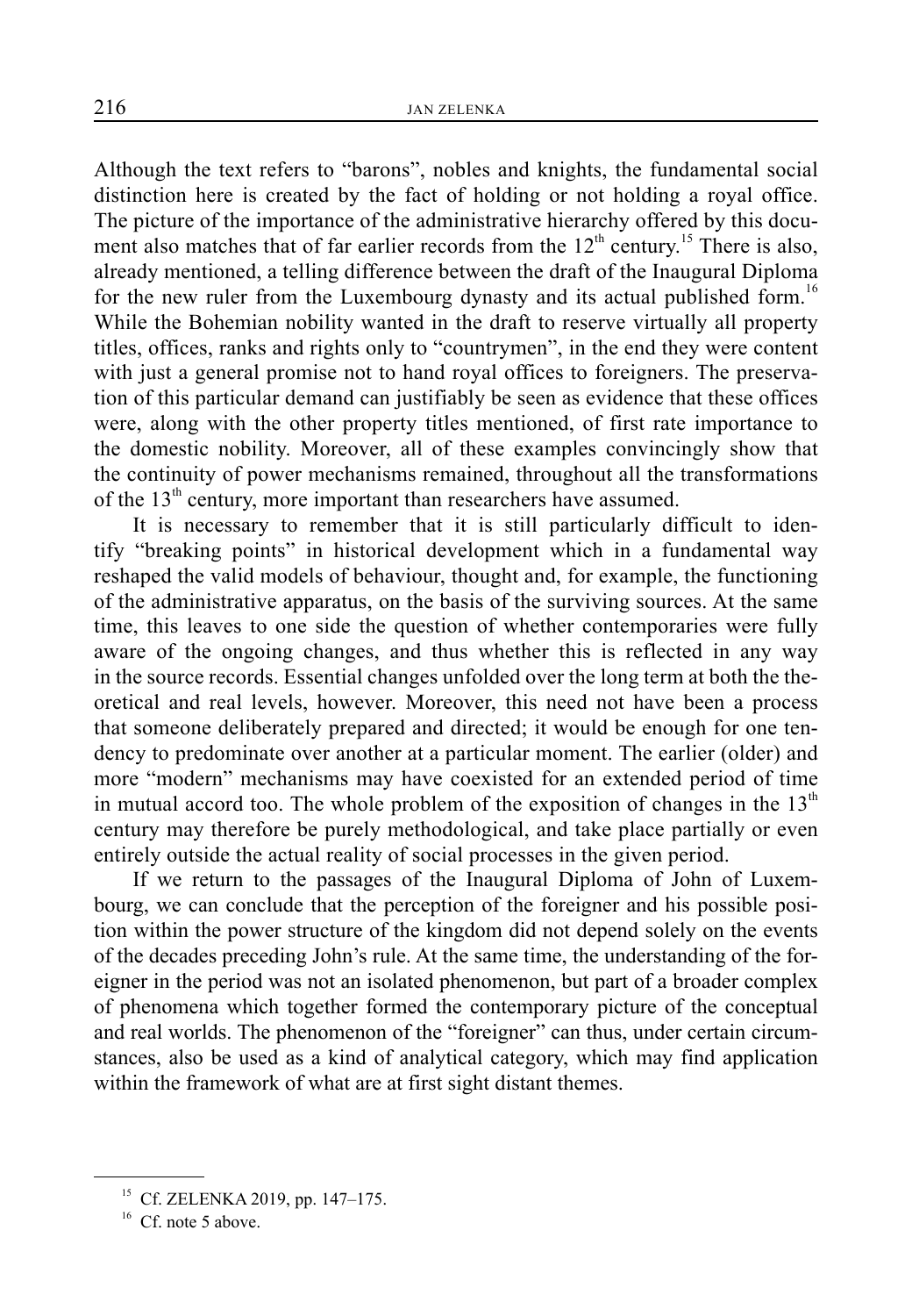## SOURCES, STUDIES, MONOGRAPHS AND OTHER MATERIALS USED IN THE TEXT

- *Annales* 1874 = *Annales de rebus gestis post mortem Przem. Ottakari regis*, ed. Josef Emler, Praha 1874 (Fontes rerum Bohemicarum, II)
- *Annales Ottakariani* 1874 = *Annales Ottakariani*, ed. Josef Emler, Praha 1874 (Fontes rerum Bohemicarum, II)
- AURAST 2019 = Anna Aurast, *Fremde, Freunde, Feinde. Wahrnehmung und Bewertung von Fremden in den Chroniken des Gallus Anonymus und des Cosmas von Prag*, Verlag Dr. Dieter Winkler, Bochum 2019
- BOBKOVÁ 2018 = Lenka Bobková, *Jan Lucemburský. Otec slavného syna*, Vyšehrad–Praha 2018
- COSMAS 1923 = *Cosmae Pragensis Chronica Boemorum*, ed. Bertold Bretholz unter Mitarbeit von Wilhelm Weinberger, Berlin 1923 (Monumenta Germaniae Historica. Scriptores rerum Germanicarum, Nova series II)
- DVOŘÁČKOVÁ, ZELENKA 2011 = Dana Dvořáčková-Malá, Jan Zelenka, *Curia ducis, curia regis. Panovnický dvůr za vlády Přemyslovců*, Historický ústav, Praha 2011
- GERLACUS 1874 = *Gerlaci abbatis Milovicensis Annales*, ed. Josef Emler, Praha 1874 (Fontes rerum Bohemicarum, II)
- *Glossarius* = *Mg. Clareti de Solencia, Glossarius*, VI/1 De homine, 923–924: "*Vir muz*, *terrigena zemenyn sit, femina zena; Masculus est samecz, alienigena czyzozemecz*," http://titus.uni-frankfurt.de/texte/slavica/bohemica/klaret/frame.htm
- CHALOUPECKÝ 1949 = Václav Chaloupecký, *Inaugurační diplomy krále Jana z roku 1310 a 1311*, "Český časopis historický", L, 1949, pp. 69–102
- *Cronica Aule Regie* 1884 = *Petri Zittaviensis Cronica Aule Regie*, ed. Josef Emler, Praha 1884 (Fontes rerum Bohemicarum, IV)
- PALACKÝ 1842 = František Palacký, *Ueber Formelbücher, zunachst in Bezug auf böhmische Geschichte*, Prag 1842
- RBM, II = *Regesta diplomatica nec non epistolaris regni Bohemiae et Moraviae*, vol. II, ed. Josef Emler, Praha 1882
- RBM, III = *Regesta diplomatica nec non epistolaris regni Bohemiae et Moraviae*, vol. III, ed. Josef Emler, Praha 1890
- SCHÜTZ 1944 = Alfred Schütz, *The Stranger*, "American Journal of Sociology", XLIX, 1944, 6, pp. 499–507
- STARÝ 2017 = Marek Starý, Udělování českého obyvatelského práva (inkolátu) v době předbělohorské, Právnická fakulta Univerzity Karlovy, Habilitační práce, 2017
- ZELENKA 2019 = Jan Zelenka, *Vom Beneficial- zum Lehnswesen. Eine vergleichende Analyse sächsischer und böhmischer Quellen des 10.–14. Jahrhunderts*, Lit Verlag, Berlin 2019
- ŽEMLIČKA 2017 = Josef Žemlička, *Do tří korun. Poslední rozmach Přemyslovců (1278–1301)*, Nakladatelství Lidové noviny, Praha 2017